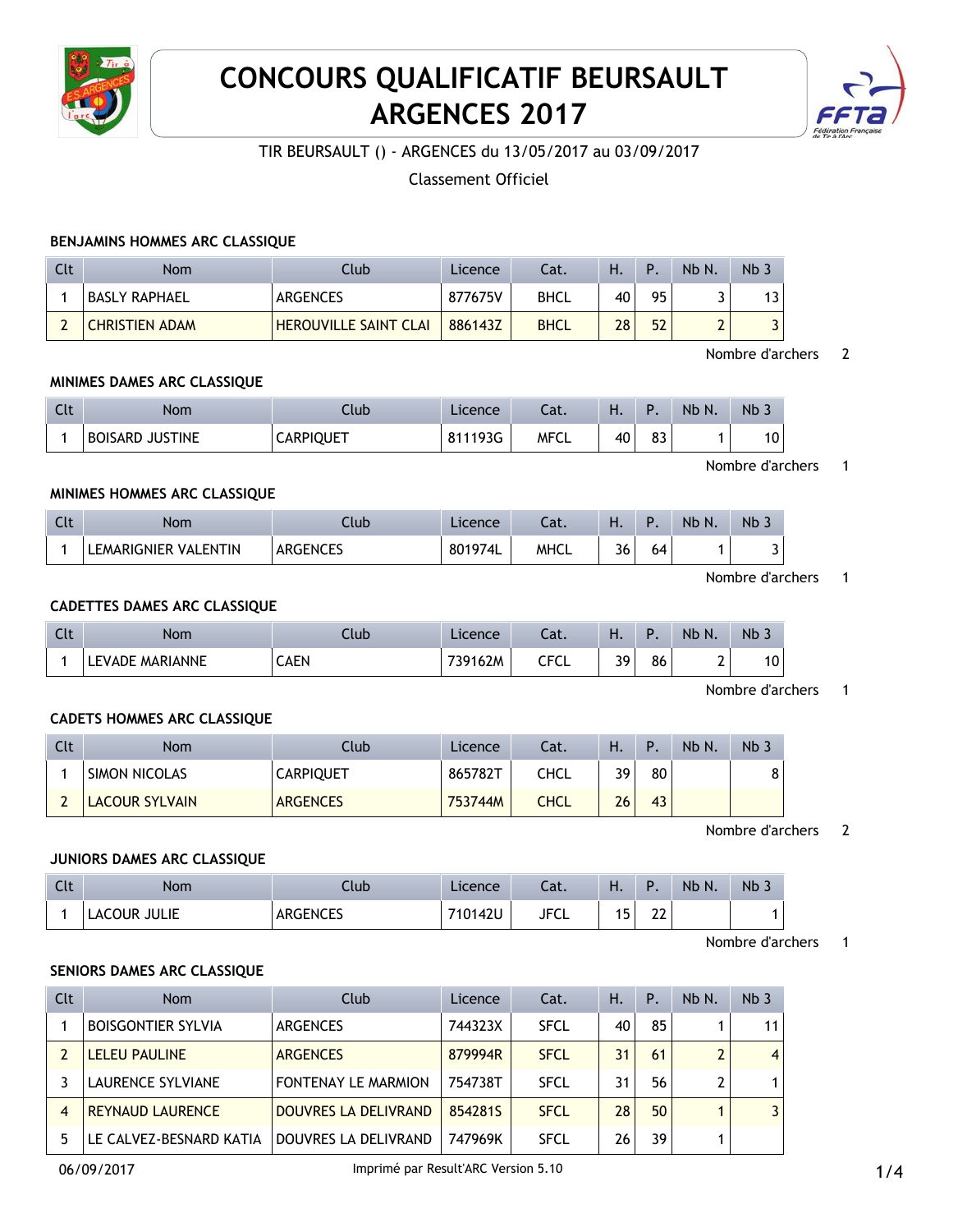| <b>SALLES CELINE</b> | <b>FONTENAY LE MARMION</b> | 890015H | SFCL | 25 | 49        |  |
|----------------------|----------------------------|---------|------|----|-----------|--|
| <b>LACOUR SONIA</b>  | ARGENCES                   | 791033U | SFCL | 6  | ~-<br>, , |  |

#### Nombre d'archers 7

# **SENIORS HOMMES ARC CLASSIQUE**

| <b>Clt</b>      | Nom                     | Club                         | Licence | Cat.        | Η. | Ρ. | Nb N.          | Nb <sub>3</sub> |
|-----------------|-------------------------|------------------------------|---------|-------------|----|----|----------------|-----------------|
| 1               | <b>GIESZCZYK JEROME</b> | <b>FALAISE</b>               | 599045L | <b>SHCL</b> | 40 | 86 | 2              | 10              |
| $\overline{2}$  | <b>MOULIN STEVE</b>     | <b>CONDE SUR NOIREAU</b>     | 742878B | <b>SHCL</b> | 40 | 76 | 1              | $\overline{7}$  |
| 3               | <b>CHIROT QUENTIN</b>   | <b>VILLERS SUR MER</b>       | 872049E | <b>SHCL</b> | 39 | 83 |                | 10              |
| $\overline{4}$  | <b>CHRISTIEN ERIC</b>   | <b>HEROUVILLE SAINT CLAI</b> | 754787W | <b>SHCL</b> | 39 | 79 |                | $\overline{7}$  |
| 5               | <b>GUILLOIT GREGORY</b> | <b>CARPIQUET</b>             | 416869U | <b>SHCL</b> | 38 | 66 |                | $\overline{7}$  |
| 6               | <b>GILLES PHILIPPE</b>  | <b>VILLERS SUR MER</b>       | 799709Z | <b>SHCL</b> | 36 | 75 | $\overline{2}$ | 8               |
| 7               | <b>ETARD CHRISTOPHE</b> | <b>CAEN</b>                  | 811327C | <b>SHCL</b> | 36 | 72 | 2              | 4               |
| 8               | <b>LEVADE PHILIPPE</b>  | <b>CAEN</b>                  | 704702F | <b>SHCL</b> | 36 | 58 | 1              | $\mathbf{1}$    |
| 9               | <b>AUGUE PASCAL</b>     | <b>CARPIQUET</b>             | 861508X | <b>SHCL</b> | 35 | 65 | $\mathbf{1}$   | 5               |
| 10 <sup>°</sup> | <b>MOTREFF NICOLAS</b>  | <b>CAEN</b>                  | 637890J | <b>SHCL</b> | 32 | 64 | $\overline{2}$ | $\overline{7}$  |
| 11              | LE ROY OLIVIER          | <b>CARPIQUET</b>             | 851805A | <b>SHCL</b> | 32 | 58 | 1              | $\overline{2}$  |
| 12              | <b>BASLY BENOIT</b>     | <b>ST PIERRE SUR DIVES</b>   | 448032S | <b>SHCL</b> | 22 | 33 |                | $\overline{2}$  |
| 13              | <b>MOREL MARC</b>       | DOUVRES LA DELIVRAND         | 848171A | <b>SHCL</b> | 22 | 33 |                | 1               |
| 14              | <b>BOUCE DAVID</b>      | <b>CAEN</b>                  | 878677J | <b>SHCL</b> | 20 | 35 |                | $\overline{3}$  |

# Nombre d'archers 14

# **VETERANS HOMMES ARC CLASSIQUE**

| Clt            | <b>Nom</b>              | Club                        | Licence | Cat.        | Η. | P. | Nb N.          | Nb <sub>3</sub> |
|----------------|-------------------------|-----------------------------|---------|-------------|----|----|----------------|-----------------|
|                | <b>MEYER PASCAL</b>     | <b>DOUVRES LA DELIVRAND</b> | 649972S | <b>VHCL</b> | 38 | 69 | $\overline{2}$ | 2               |
| $\overline{2}$ | <b>LAURENT ERIC</b>     | <b>BAYEUX</b>               | 703826D | <b>VHCL</b> | 36 | 73 | $\overline{2}$ | $\overline{7}$  |
| 3              | PALY OLIVIER            | <b>CARPIQUET</b>            | 800914J | <b>VHCL</b> | 36 | 69 | $\overline{2}$ | 3               |
| 4              | <b>DURAND PHILIPPE</b>  | <b>CAEN</b>                 | 466148H | <b>VHCL</b> | 36 | 66 |                | 3               |
| 5              | <b>FAUCON ALAIN</b>     | <b>ARGENCES</b>             | 374774N | <b>VHCL</b> | 33 | 60 | 1              | 3               |
| 6              | <b>COLL CHRISTOPHE</b>  | <b>CARPIQUET</b>            | 846024S | <b>VHCL</b> | 30 | 51 | 1              | $\overline{3}$  |
| 7              | <b>MOTREFF DIDIER</b>   | <b>CAEN</b>                 | 678867Z | <b>VHCL</b> | 17 | 33 |                | 5               |
| 8              | LE CALVEZ-BESNARD JEAN- | <b>DOUVRES LA DELIVRAND</b> | 863021S | <b>VHCL</b> | 11 | 19 |                |                 |

#### Nombre d'archers 8

## **SUPER VETERANS HOMMES ARC CLASSIQUE**

| Clt            | <b>Nom</b>              | Club             | Licence | Cat.         | Η. | Ρ. | Nb N. | Nb <sub>3</sub> |
|----------------|-------------------------|------------------|---------|--------------|----|----|-------|-----------------|
|                | <b>BONILLO ROBERT</b>   | <b>BAYEUX</b>    | 753455Y | <b>SVHCL</b> | 38 | 77 |       |                 |
|                | <b>HAUTEUR MARC</b>     | <b>CARPIQUET</b> | 717062R | <b>SVHCL</b> | 38 | 73 |       | 6               |
|                | <b>BOCE JEAN MARC</b>   | <b>CARPIQUET</b> | 790318S | <b>SVHCL</b> | 35 | 64 |       |                 |
| $\overline{4}$ | <b>BOUGENEAUX ALAIN</b> | <b>BAYEUX</b>    | 073031G | <b>SVHCL</b> | 30 | 57 |       | 8               |

Nombre d'archers 4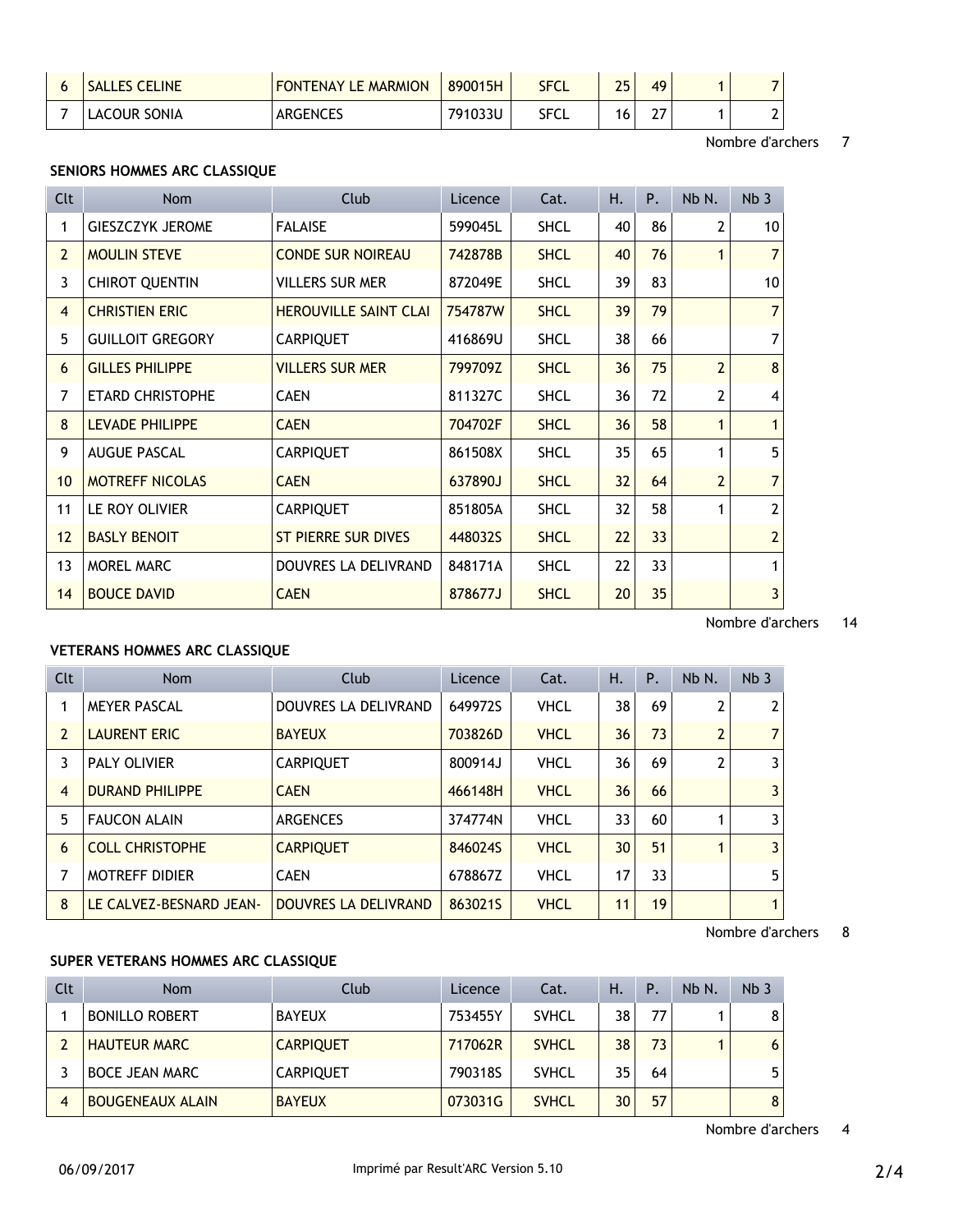#### **CADETS HOMMES ARC A POULIES**

| Clt | <b>Nom</b>             | Ilub             | Licence | Cat.        | Η. | Þ  | Nb N. | Nb <sub>3</sub> |
|-----|------------------------|------------------|---------|-------------|----|----|-------|-----------------|
|     | BOISGONTIER ALEXANDRE  | ARGENCES         | 769778R | CHCO        | 40 | 07 |       | 15              |
|     | <b>FONTAINE DAMIEN</b> | <b>CARPIQUET</b> | 811195J | <b>CHCO</b> | 40 | 74 |       | 8               |

Nombre d'archers 2

## **JUNIORS HOMMES ARC A POULIES**

| Clt | <b>Nom</b>                | Club                       | Licence | Cat.        | Ή. | Þ   | Nb N. | Nb <sub>3</sub> |
|-----|---------------------------|----------------------------|---------|-------------|----|-----|-------|-----------------|
|     | <b>ENGELS THOMAS</b>      | <b>COURSEULLES SUR MER</b> | 702538D | JHCO        | 40 | 122 | 11    | 20              |
|     | <b>BOISARD DAMIEN</b>     | <b>CARPIQUET</b>           | 722675S | <b>JHCO</b> | 40 | 112 |       | 24              |
|     | <b>BOISGONTIER THOMAS</b> | <b>ARGENCES</b>            | 732477W | JHCO        | 40 | 99  |       | 12              |

Nombre d'archers 3

# **SENIORS DAMES ARC A POULIES**

| Clt | Nom                      | Club                       | Licence | Cat.        | Н. | Ρ.  | $Nb N$ . | Nb <sub>3</sub> |
|-----|--------------------------|----------------------------|---------|-------------|----|-----|----------|-----------------|
|     | DARCILLON CECILE         | <b>FONTENAY LE MARMION</b> | 771397A | <b>SFCO</b> | 40 | 116 |          | 18              |
|     | <b>POULINGUE VALERIE</b> | <b>ST PIERRE SUR DIVES</b> | 814319E | <b>SFCO</b> | 40 | 104 |          | 19              |
|     | DANTHIER DELPHINE        | <b>VILLERS SUR MER</b>     | 626839X | <b>SFCO</b> | 40 | 103 |          | 20              |

#### Nombre d'archers 3

# **SENIORS HOMMES ARC A POULIES**

| Clt            | <b>Nom</b>                | Club                       | Licence | Cat.        | Н. | P.  | Nb N.          | Nb <sub>3</sub> |
|----------------|---------------------------|----------------------------|---------|-------------|----|-----|----------------|-----------------|
| 1              | POULINGUE OLIVIER         | ST PIERRE SUR DIVES        | 672124V | <b>SHCO</b> | 40 | 127 | 13             | 21 <sup>1</sup> |
| $\overline{2}$ | <b>DARCILLON DENIS</b>    | <b>FONTENAY LE MARMION</b> | 771395Y | <b>SHCO</b> | 40 | 122 | 11             | 20 <sup>1</sup> |
| 3              | <b>LECUYER FRANCOIS</b>   | <b>VIRE</b>                | 766964G | <b>SHCO</b> | 40 | 119 | 11             | 17 <sup>1</sup> |
| $\overline{4}$ | <b>LEGRAND CHRISTOPHE</b> | <b>ARGENCES</b>            | 732164F | <b>SHCO</b> | 40 | 119 | 10             | 19              |
| 5              | <b>ANFRAY GILDAS</b>      | <b>FONTENAY LE MARMION</b> | 717158V | <b>SHCO</b> | 40 | 117 | 10             | 17 <sup>1</sup> |
| 6              | <b>BOUET LUDOVIC</b>      | <b>ARGENCES</b>            | 713285K | <b>SHCO</b> | 40 | 115 | $\overline{7}$ | 21              |
| 7              | <b>BAILLEUL MICHEL</b>    | <b>ARGENCES</b>            | 793222Y | <b>SHCO</b> | 40 | 114 | $\overline{4}$ | 26 <sup>2</sup> |
| 8              | <b>OUZOUF CHRISTOPHE</b>  | <b>ARGENCES</b>            | 826745L | <b>SHCO</b> | 40 | 93  | $\overline{4}$ | 8 <sup>1</sup>  |
| 9              | MOULIN STEVE              | <b>CONDE SUR NOIREAU</b>   | 742878B | <b>SHCO</b> | 40 | 93  | $\overline{2}$ | 12              |
| 10             | <b>BOUCE DAVID</b>        | <b>CAEN</b>                | 878677J | <b>SHCO</b> | 40 | 91  | 5              | 9 <sup>1</sup>  |

Nombre d'archers 10

#### **VETERANS HOMMES ARC A POULIES**

| $\sqrt{1}$<br>. | Nom                | Ilub             | Licence | .<br>-al. | п. |                | <b>Nb</b><br>N. | <b>Nb</b> |
|-----------------|--------------------|------------------|---------|-----------|----|----------------|-----------------|-----------|
|                 | LECOUTURIER ERNEST | <b>CARPIQUET</b> | 855766F | VHCC      | 40 | Q <sub>1</sub> | -               | 44        |

Nombre d'archers 1

### **SUPER VETERANS DAMES ARC A POULIES**

| Clt | Nom              | Club                 | Licence | Cat.         | Н. | D  | Nb N. | Nb <sub>3</sub> |
|-----|------------------|----------------------|---------|--------------|----|----|-------|-----------------|
|     | AUTHOUART ANNICK | <b>ARGENCES</b>      | 761618W | <b>SVFCO</b> | 38 | 83 |       | 8               |
|     | PETIT COLETTE    | DOUVRES LA DELIVRAND | 848184P | <b>SVFCO</b> | 16 | 27 |       |                 |